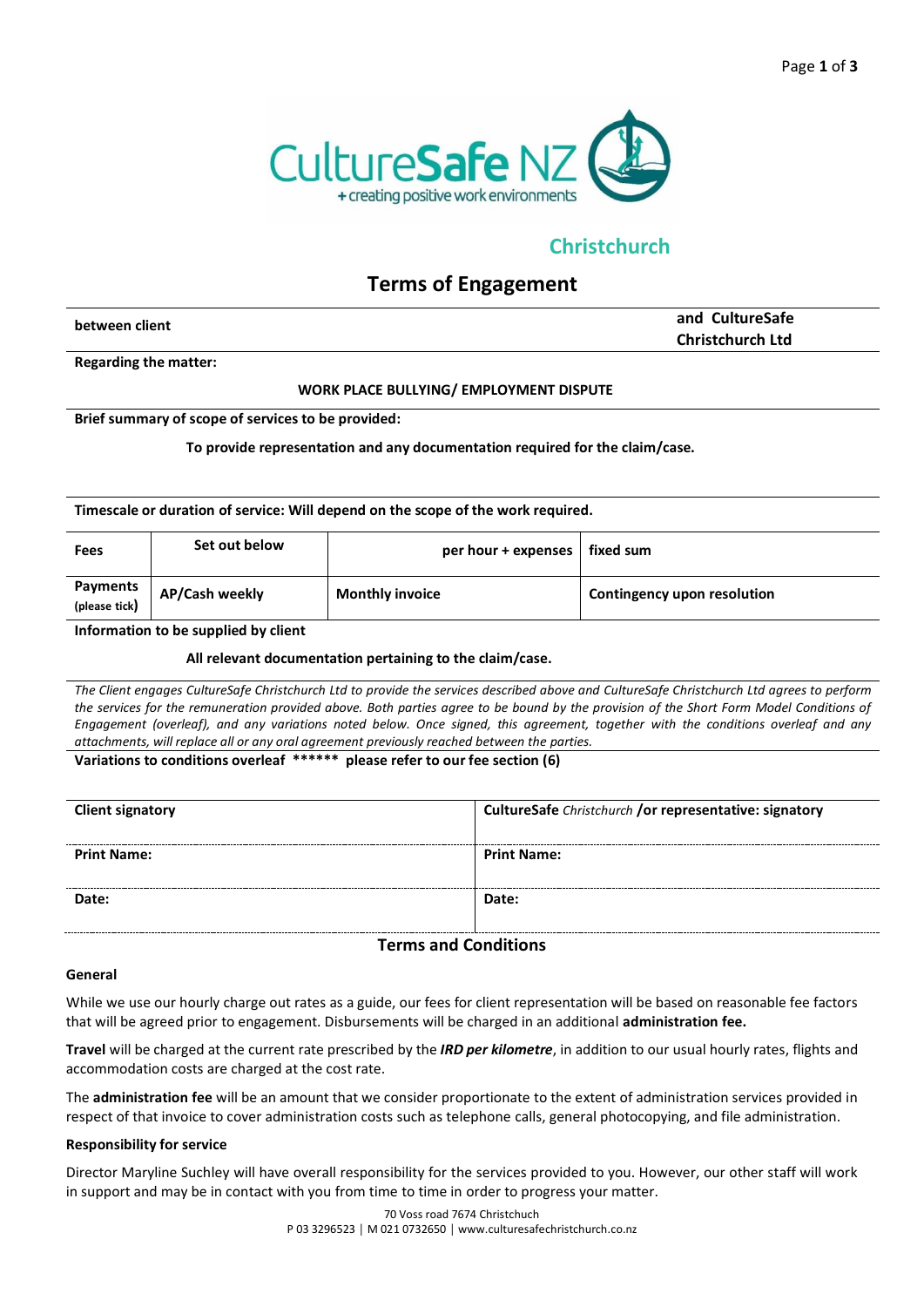Page **2** of **3**

**Detailed terms and conditions overleaf**